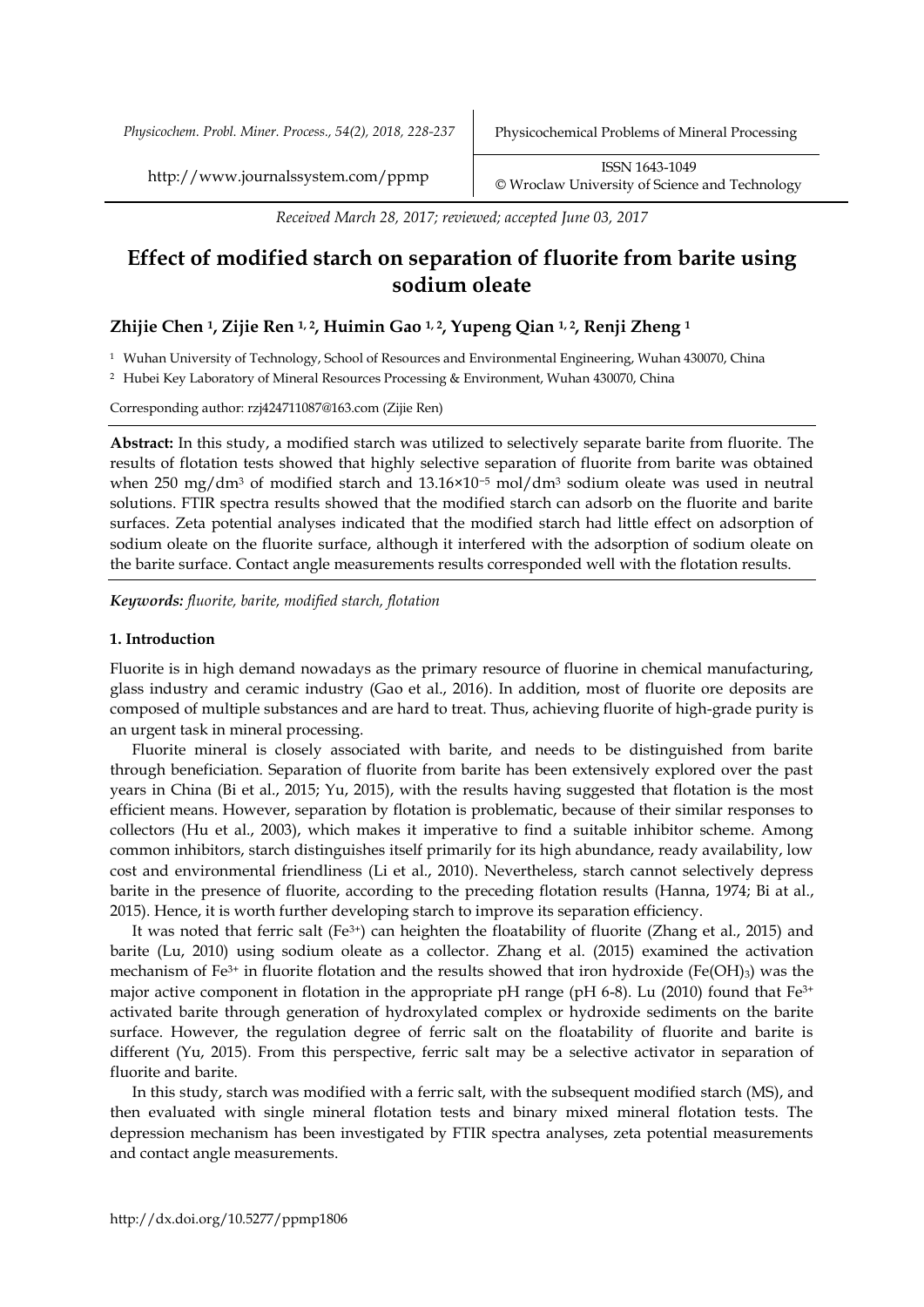#### **2. Experimental**

#### **2.1 Minerals and reagents**

Hand-picked fluorite and barite samples were collected from Chongqing, China. The purities of fluorite and barite were over 97% based on X- ray diffraction (Fig. 1) and chemical analysis (Table 1). It can be noticed that the characteristic peaks of fluorite and barite powder samples corresponding to the standard spectra of fluorite (JCPDS card No. 35-0816) and barite (JCPDS card No. 24-1035) very well. The samples were ground in a porcelain ball mill and then dry-screened to obtain particles with a size ranging from -80 to +38 µm, which were used for micro-flotation tests. Samples used for infrared spectrum and zeta potential measurements were achieved by further grinding of the -80 and +38  $\mu$ m particles. The high- grade lumps of fluorite and barite ore were cut into disks about 10 mm long, 10 mm wide and 5 mm thick, which were used for contact angle measurements.

Several researches showed that flotation reagent species would dominantly adsorb on the commonly exposed surfaces of certain minerals (Gao et al., 2012; Gao et al., 2015b; Kou et al., 2016). The commonly exposed surface of fluorite is (111), while (001) and (210) surfaces for barite based on the previous studies (Gao et al., 2014; Gao et al., 2015a; Ren et al., 2017). According to the XRD results in Fig. 1, it is obvious that the mainly exposed surfaces of fluorite and barite are (111) and (210), respectively. That is to say, the (111) surface of fluorite crystal acts as the main adsorption sites in the flotation process, and (210) surface for barite. In order to validate that the contact angle measurements could represent the flotation process, XRD analysis on the high grade lumps was conducted and the results are shown in Fig. 1. The results shows that only the (111) surface of fluorite lump was exposed. While for barite lump, the main exposed surface was the (210) surface, which consists with the powder samples. It means the surface properties of fluorite and barite minerals are mainly governed by the properties of (111) and (210) cleavage surfaces, respectively, in the contact angle measurements.



Fig. 1. XRD spectra of fluorite and barite samples (a) fluorite powder, (b) fluorite slump, (c) barite powder, (d) barite slump

Analytical grade hydrochloric acid and sodium hydroxide were prepared as 1% solutions for pH adjustment, with chemical grade sodium oleate (NaOL) acting as a collector. Modified starch (MS), which was a mixture of soluble starch (analytical- grade, 10 grams), ferric chloride hexahydrate (analytical- grade, 1 gram) and ultrapure water (0.3 dm<sup>3</sup> ) (Yu et al., 2016), was utilized as an inhibitor. The preparation process of MS is given as follow: firstly, 10 grams soluable starch, 1 grams ferric chloride and  $0.3$  dm<sup>3</sup> ultrapure water was mixed in a beaker; next, it was continuously stirred  $(300)$ r/min) at 85-90 °C until the color of the solution was reddish-brown. Deionized water with a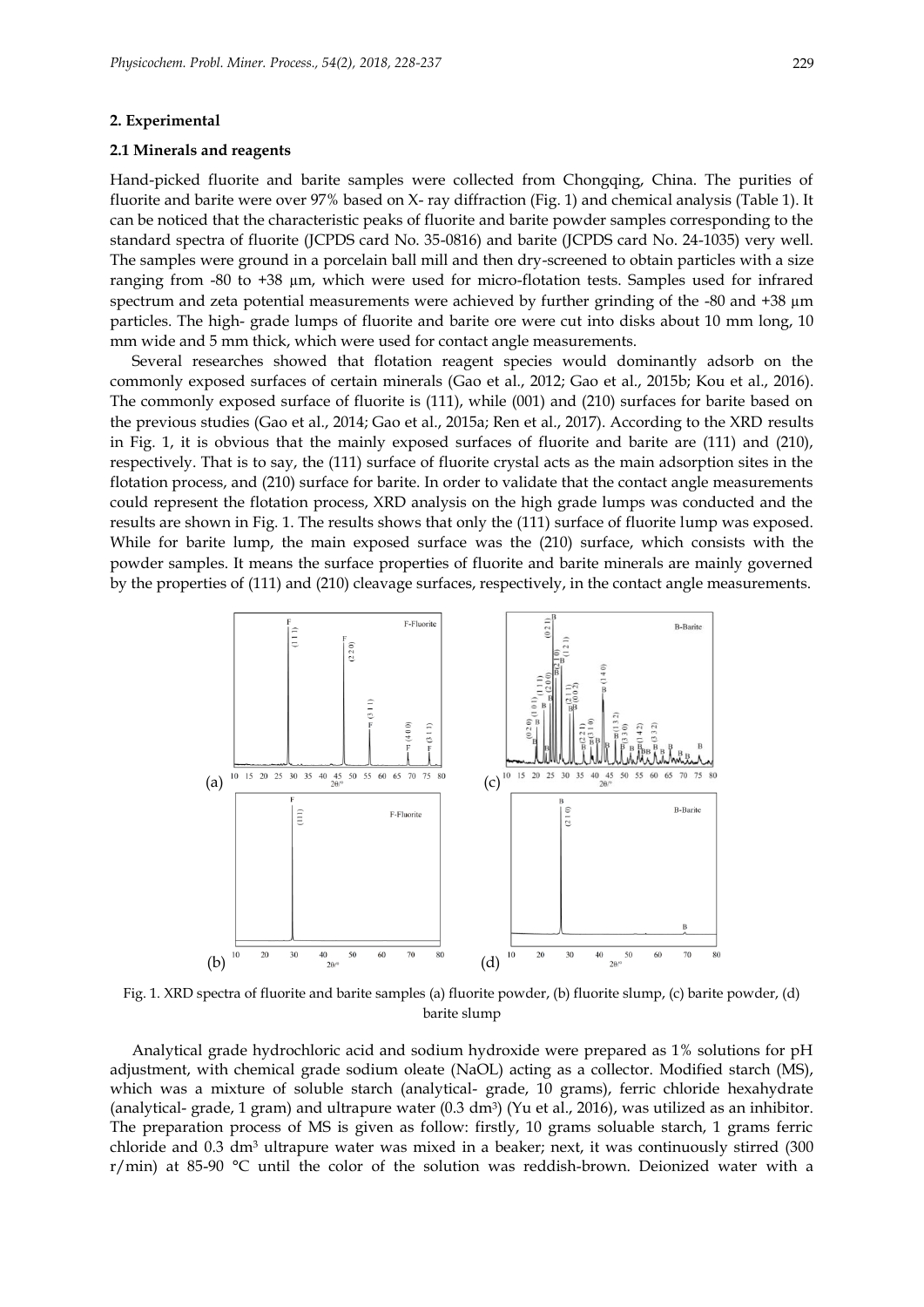| Mineral SO <sub>3</sub> CaO Cl BaO MgO Al <sub>2</sub> O <sub>3</sub> SiO <sub>2</sub> CeO F Na <sub>2</sub> O |  |  |  |  |  |                                             |  |  |      | – LOI |
|----------------------------------------------------------------------------------------------------------------|--|--|--|--|--|---------------------------------------------|--|--|------|-------|
| Fluorite 0.19 50.78 0.09 0.24 0.04 0.01 0.22 0.05 47.59 -                                                      |  |  |  |  |  |                                             |  |  |      | 0.79  |
| Barite                                                                                                         |  |  |  |  |  | 33.63 1.34 0.02 64.18 0.13 0.01 0.19 - 0.02 |  |  | 0.18 | 0.30  |
| *Loss-on-ignition                                                                                              |  |  |  |  |  |                                             |  |  |      |       |

resistivity value of 18.25 M $\Omega$  cm was used throughout the experiments and spectroscopic-grade KBr was applied in FTIR spectra measurement.

Table 1. Chemical composition of fluorite and barite powder samples (%)

### **2.2 Microflotation tests**

The microflotation tests were conducted with a RK/ FGC- 35 flotation machine. The particles (2.0 g) were placed into a Plexiglas cell, which was then filled with a certain amount of deionized water. The pulp was continuously stirred at 1600 rpm for 2 min using a pH regulator and 2 min with the depressant, before the collector was introduced and the pulp was conditioned for 2 min. During these steps, temperature was controlled to be about 20  $\pm$  2 °C. The pH of the slurry was monitored before flotation, followed by flotation for 5 min. For single mineral flotation, the floated and tailing fractions were collected separately and dried, before being weighed for calculation. For artificially mixed minerals flotation, the concentrates and tailings were assayed (Chinese standards GB/T 5195.1-2006) to acquire the grades of fluorite and barite, before calculated the recovered amount.

# **2.3 FT-IR spectra**

The infrared spectra were recorded by NEXUS Fourier transform infrared spectrometer of Thermo Nicolet Company in the 4000- 500 cm<sup>-1</sup> region through KBr disks. 2.0 g of mineral samples were mixed with a certain amount of deionized water and reagents corresponding to the flotation test. After that, the suspension was stirred for 10 min, and then settled for 10 min. Later, the solution was filtered. The treated sample was first dried in a vacuum desiccator at room temperature, before a tiny amount of the dried powder was used for FTIR measurement.

### **2.4 Zeta potential measurements**

Zeta potential were measured by 90 Plus Zeta Size Analyzer (Brookhaven Instruments Corporation, USA). The particle size of the ground powder was finer than 2 μm ( $D_{98}$ =1.864 μm, detected by BT-9300S laser particle size distribution instrument) for zeta potential measurement tests. The suspensions (0.1% mass fraction) with 1.00× 10<sup>-3</sup> mol/dm<sup>3</sup> KCl solution were dispersed in a beaker, before being magnetically stirred for 10 min with and without flotation reagents at various pH values. After 5 min, the supernatant was obtained for zeta potential measurements. Each sample was measured three times and the mean values were reported.

# **2.5 Contact angle measurements**

Contact angles were measured by a JC2000C1 contact angle goniometer (Shanghai Powereach Digital Technology Equipment Co. Ltd.) using the sessile drop method. Before every single measurement, the mineral disks were polished by metallographic sandpaper, and then washed with deionized water. The prepared mineral blocks were conditioned with the same flotation reagent regime as the flotation tests. After this, they were air-dried and tested. For each sample, five drops were measured and the average value was determined.

# **3. Results and discussion**

# **3.1 Flotation results of single mineral**

# **3.1.1 Flotation of fluorite and barite without MS**

The effect of pH on the flotation behavior of fluorite and barite is illustrated in Fig. 2. The results stated that the recoveries of both fluorite and barite increased drastically when pH was increased from 3 to 5, with there still being relatively high levels in recoveries of two minerals in the pH range of 7- 11. Beyond this pH range, recovery curves of both fluorite and barite decreased slightly. The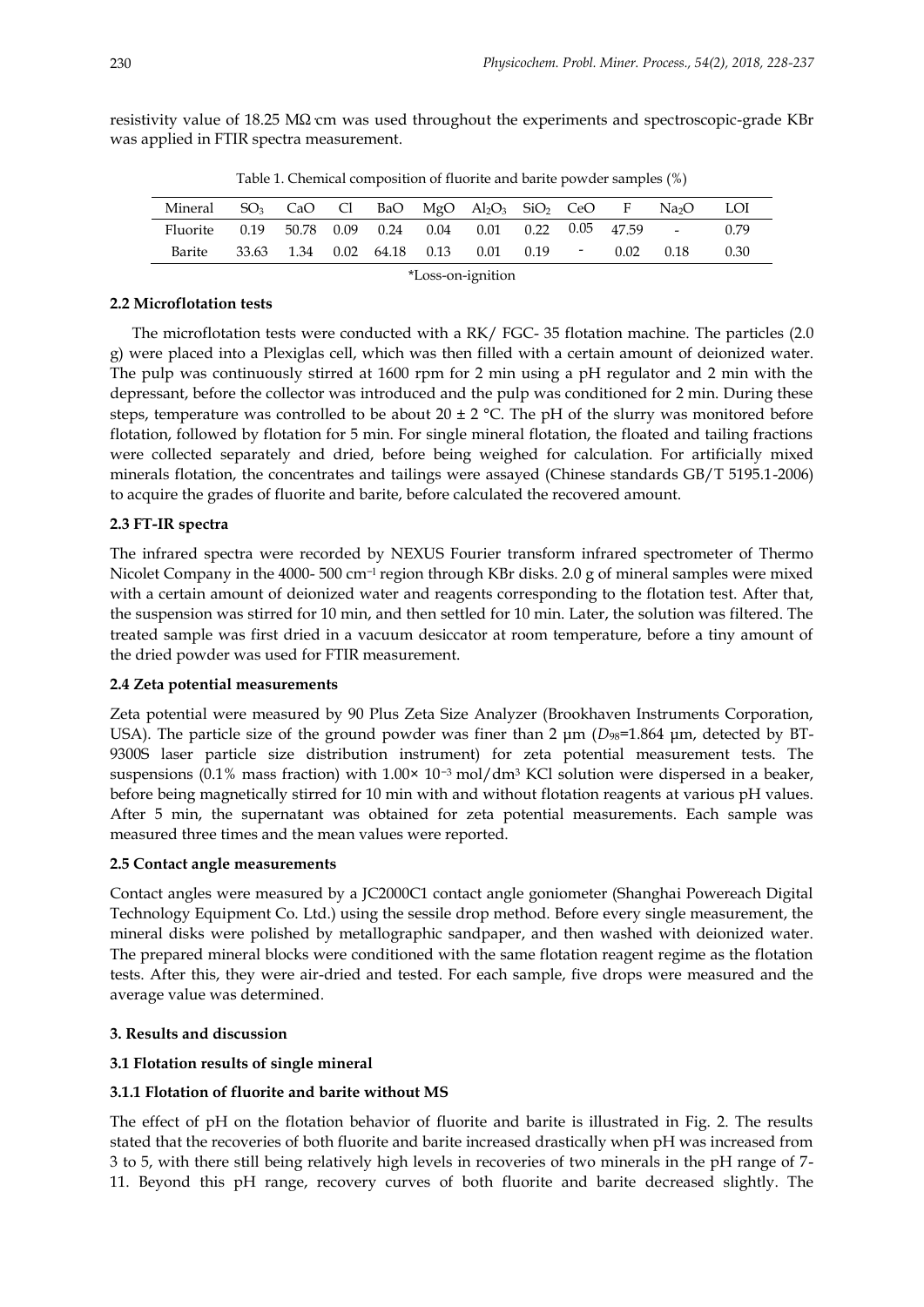maximum recovery of fluorite (92.35%) was reached at a pH of 8, while that of barite (91.94%) occurred at a pH of 9. As observed, fluorite showed a similar flotation response to barite in the pH range of 5- 13.

The flotation response of fluorite and barite as a function of sodium oleate dosage is plotted in Fig. 3. An increase in the sodium oleate concentration had a positive influence on the recoveries of both fluorite and barite when the pH was fixed at 7. The recoveries of both fluorite and barite increased rapidly when the sodium oleate concentration was increased from 3.29×10<sup>-5</sup> to 13.16×10<sup>-5</sup> mol/dm<sup>3</sup>, reaching the maximum of 94.32 and 91.14%, respectively. With a further increase in the sodium oleate dosage, the recoveries of both fluorite and barite remained stable.





Fig. 2. Effect of pH on recovery of fluorite and barite in the absence of MS ( $c$ <sub>NaOL</sub>= 1×10<sup>-4</sup> mol/dm<sup>3</sup>)

Fig. 3. Effect of NaOL dosage on recovery of fluorite and barite in the absence of MS (pH= 7)

According to the above results, it is apparent that the flotation recovery curves of fluorite and barite seem to be parallel in most cases. Thus, it is hard to separate fluorite from barite using sodium oleate as a collector without an inhibitor.

#### **3.1.2 Flotation of fluorite and barite with MS**

The flotation response of fluorite and barite in the presence of MS with different concentrations was considered, and the results are presented in Fig. 4. Fig. 4 clearly illustrates that the usage of MS had a marked inhibition on barite while having negligible effect on the fluorite recovery.



Fig. 4 Effect of MS on flotation recovery of fluorite (a) and barite (b) with different concentration ( $c_{\text{NaOL}}$ = 13.16×10−<sup>5</sup> mol/dm3)

For fluorite (Fig. 4a), the flotation recovery decreased slightly as the concentration of MS increased from 0 to 250.0 mg/dm<sup>3</sup>, whereas in the case of barite (Fig. 4b), there was a noticeable reduction. MS was able to reduce the recovery of barite dramatically in the pH range of 3- 11, especially when the consumption exceeded 50.0 mg/dm $^3$ . The recovery of barite was less than 10% with 250.0 mg/dm $^3$  of MS in the pH region of 5 to 11. In the presence of 250 mg/dm<sup>3</sup> of MS at a pH of 7, the recoveries of fluorite and barite were 88.59 and 4.92%, respectively. It may be a suitable strategy to separate fluorite from barite.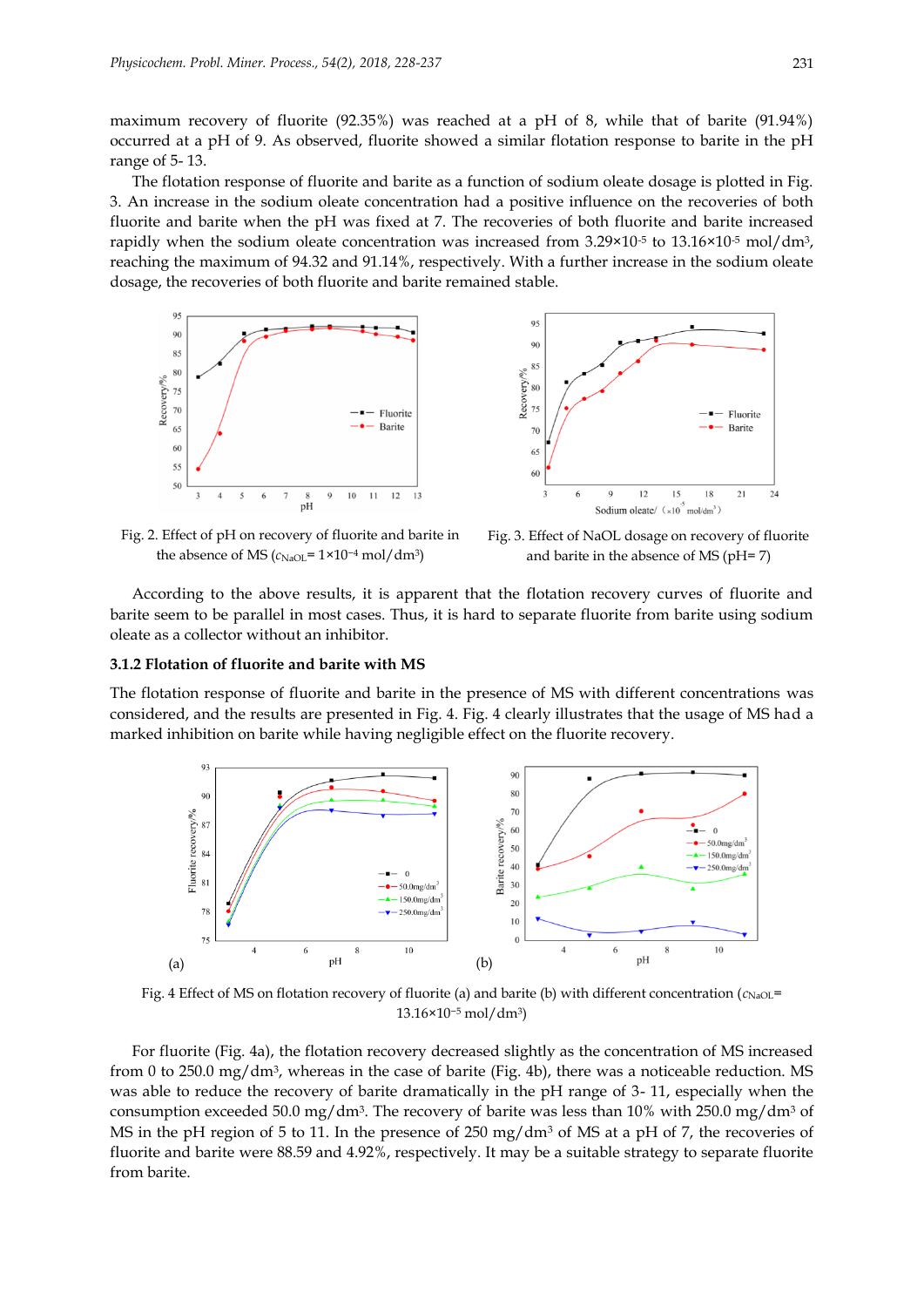### **3.2 Flotation of artificial mixed minerals**

Flotation tests on artificially mixed minerals of fluorite  $(1.0 \text{ g})$  and barite  $(1.0 \text{ g})$  were conducted to test MS and the results are summarized in Table 2. It was clearly seen that the concentrate contained 89.07% fluorite with a low barite contaminations, with the recovery of fluorite being 84.62% while that of barite was 10.38%. In the tailing, the recovery of barite was 89.62% with a grade of 85.35%. Obviously, the effectual separation of fluorite from barite is possible using MS as a depressant.

Table 2. Flotation results on artificial mixed minerals with the reagent scheme of MS (250 mg/dm<sup>3</sup>) + NaOL (13.16×10−<sup>5</sup> mol/dm3) at pH 7

| Product     | Yield, % | Grade, % |        | Recovery, % |        |  |
|-------------|----------|----------|--------|-------------|--------|--|
|             |          | Fluorite | Barite | Fluorite    | Barite |  |
| Concentrate | 47.5     | 89.07    | 10.93  | 84.62       | 10.38  |  |
| Tailing     | 52.5     | 14.65    | 85.35  | 15.38       | 89.62  |  |
| Total       | 100.00   | 50.00    | 50.00  | 100.00      | 100.00 |  |

### **3.3 FTIR spectrum analyses**

FTIR spectroscopic analyses were conducted to examine the interaction of MS with the fluorite and barite surfaces. To examine the difference between MS and soluble starch, the spectra of MS and soluble starch were detected and the results are shown in Fig. 5.



Fig. 5. FTIR spectra of MS and soluble starch in 4000-500 cm-1(a) and 1000-500 cm-1 (b)

In the spectrum of MS (Fig. 5(a)), the broad band around  $3363 \text{ cm}$ <sup>1</sup> is assigned to the -OH stretching vibration, while the frequencies at 2936 cm<sup>-1</sup> and 2893 cm<sup>-1</sup> are attributed to the alkyl groups (Xia et al., 2009; Li et al., 2010; Kar et al., 2013). The band recorded at 1638 cm<sup>-1</sup> is explained by the vibration of bound water molecules (Kar et al., 2013). Several bands occurring in 1450- 1000 cm-1 corresponds to CH, CH<sub>2</sub> in plane bending and C-O-H vibration, while frequencies in 1500- 1200 cm<sup>-1</sup> are assigned to the coupled mode of vibration due to hydrogen atoms (Kar et al., 2013). Bands near 1000 cm-1 are due to the presence of C- OH stretching vibration and C- H bending vibration ( Kar et al., 2013). Several bands located at 1000-700 cm<sup>-1</sup> are assigned to the atomic group involved in the anomeric form (Xia et al., 2009). Compared with soluable starch, almost all the characteristic peaks of MS shifted obviously, so the structure of natural starch has changed. These phenomena result from the addition of ferric salt. To further compare the spectra, the 1000- 500 cm-1 parts were enlarged, and the results are shown in Fig. 5(b). In the 1000- 500 cm<sup>-1</sup> parts, several new bands (897 cm<sup>-1</sup>, 818 cm<sup>-1</sup>, 698 cm-1 , 632 cm-1 , 559 cm-1 ) appeared in MS except from the apparent shift of those peaks in natural starch. The band at 897 cm<sup>-1</sup> is due to Fe-O-H bending vibration (Gotić M and Musić S, 2007), the band at 698 cm-1 can be assigned to Fe-O bonding (Komulainen S., et al. 2013; Kar B, et al., 2013), the bands at 632 cm-1 and 559 cm-1 can be assigned to Fe-O stretching vibrations (Cambier P., 1986; Gotić M and Musić S, 2007; Wang, 2013). These results indicates that ferric chloride hexahydrate reacts with natural starch might through chemical bonding.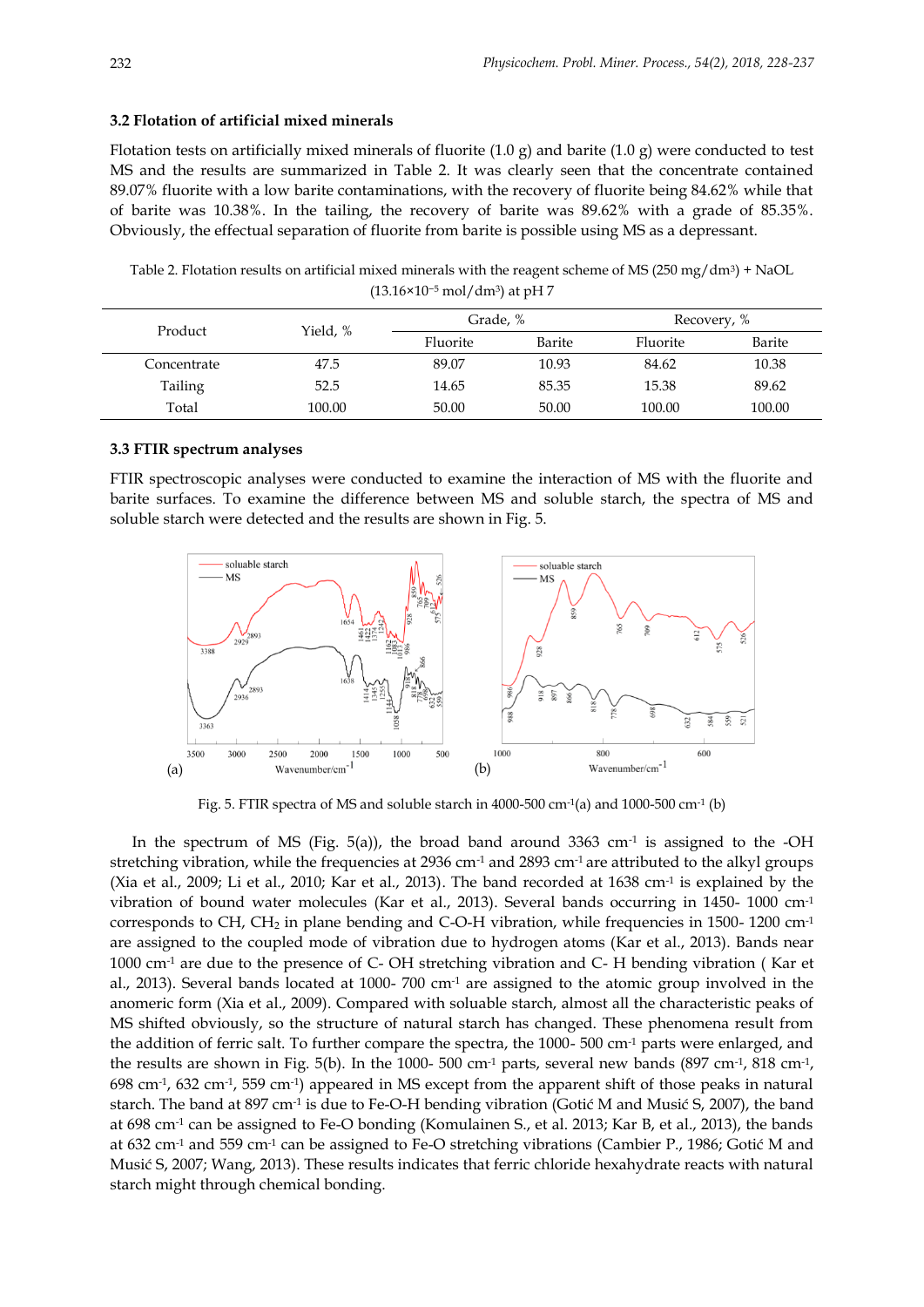The spectra of MS, fluorite and fluorite treated with MS are shown in Fig. 6. After treated with MS, several new peaks occurred compared with the pure fluorite spectrum. The frequencies at 2925 cm-1 ,  $2844$  cm<sup>-1</sup>, 1385 cm<sup>-1</sup> and 930 cm<sup>-1</sup> are assigned to alkyl groups in MS, while the peak located at 1025 cm-1 is caused by the presence of C-OH stretching vibration (Kar et al., 2013). The intensity at 1654 cm- $^{\rm 1}$  is increased and the peak value shifts to 1641 cm $^{\rm 1}$ , demonstrating that MS has strong adsorption on the fluorite surface. The bands that are due to the -OH characteristic stretching of MS (1345 cm-1 , 1638 cm-1 and 3363 cm-1 ) undergo an obvious shift, revealing the MS-fluorite interaction may occur through their hydroxyl groups, possibly by forming hydrogen bonds (Li et al., 2010). The frequencies located at  $1058$  cm<sup>-1</sup> (C-H stretching vibration), 1144 cm<sup>-1</sup> (C-O, C-H stretching vibration), 1414 cm<sup>-1</sup> (CH<sub>2</sub> bending vibration, C-O-O stretching vibration), 2893 cm<sup>-1</sup> and 2936 cm<sup>-1</sup> (CH<sub>2</sub>, CH<sub>3</sub> stretching vibration) in MS have shifted to 1083 cm<sup>-1</sup>, 1152 cm<sup>-1</sup>, 1431 cm<sup>-1</sup>, 2844 cm<sup>-1</sup> and 2925 cm<sup>-1</sup>, respectively. This indicates that MS was adsorbed on fluorite surface through chemical bonding (Xu et al., 2013; Xu et al., 2016). To summarize, the adsorption of MS on fluorite surface occurs via the formation ofhydrogen bonds and chemical bonding.



Fig. 6. Infrared spectra of fluorite (a), fluorite after being treated by MS (b) and MS (c)



Fig. 7. Infrared spectra of barite (a), barite after being treated by MS (b) and MS (c)

The spectra of MS, barite and barite treated with MS are shown in Fig. 7. The characteristic bands of barite occur at 1181 cm<sup>-1</sup>, 1084 cm<sup>-1</sup>, 982 cm<sup>-1</sup> and 630 cm<sup>-1</sup> and 610 cm<sup>-1</sup>. Frequencies at 1181 cm<sup>-1</sup> and 1084 cm<sup>-1</sup> are assigned to the asymmetric stretch vibration of SO<sub>4</sub>2-. Frequency at 982 cm<sup>-1</sup> is due to the symmetric stretch vibration of SO<sub>4</sub><sup>2</sup>. In contrast, frequencies at 632 cm<sup>-1</sup> and 610 cm<sup>-1</sup> are from the bending vibrations of SO<sup>4</sup> 2– (Wen, 1989). With the adsorption of MS, new bands are observed at 2933 cm-1 and 2883 cm-1 , which might be attributedto the alkyl groups in MS, illustrating that MS has adsorbed on the barite surface. Moreover, several bands in Fig. 7b due to the vibration of OH have an obvious shift compared with MS, which may be due to the formation of hydrogen bonds between barite and MS. Similar to Fig. 6, it can be conferred from Fig. 7 that the interaction between MS and barite surface occurs via the formation of hydrogen bonds and chemical bonding.

#### **3.4 Zeta potential measurements results**

To further uncover the selective depression mechanism of MS, zeta potentials of fluorite and barite in the absence and presence of flotation reagents were measured and the results are depicted in Fig. 8.

Fig. 8 shows that the IEPs (iso-electric points) of pH of 9.7 and pH of 4.6 were obtained for fluorite and barite, which are in the range of previous reports ( Lu, 2008; Ucar A, 2013; Gao et al., 2015 (a); Gao et al., 2016; Wang et al., 2016; Ren et al., 2017; Chen et al., 2017). Moreover, both fluorite and barite exhibited positive potentials at pH values below the IEPs and negative potentials above the IEPs. It can be seen that NaOL has an obvious effect on the fluorite and barite surfaces. At a pH of 7, a greater decrease of 52 mV can be observed in Fig. 8a, compared with 31 mV for barite in Fig. 8b. The results implied that NaOL can have stronger interactions with the fluorite surface than barite surface at a pH of 7, which is consistent with the flotation results in Fig. 3. The species distribution diagram of oleate ions is portrayed in Fig. 9. It can be seen that  $RCOOH<sub>0</sub>$  is the main component in the pH range 0-8.40. When the pH is above 8.4, the negatively charged RCOO and  $(RCOO)<sub>2</sub>$ <sup>2</sup> are the dominant species.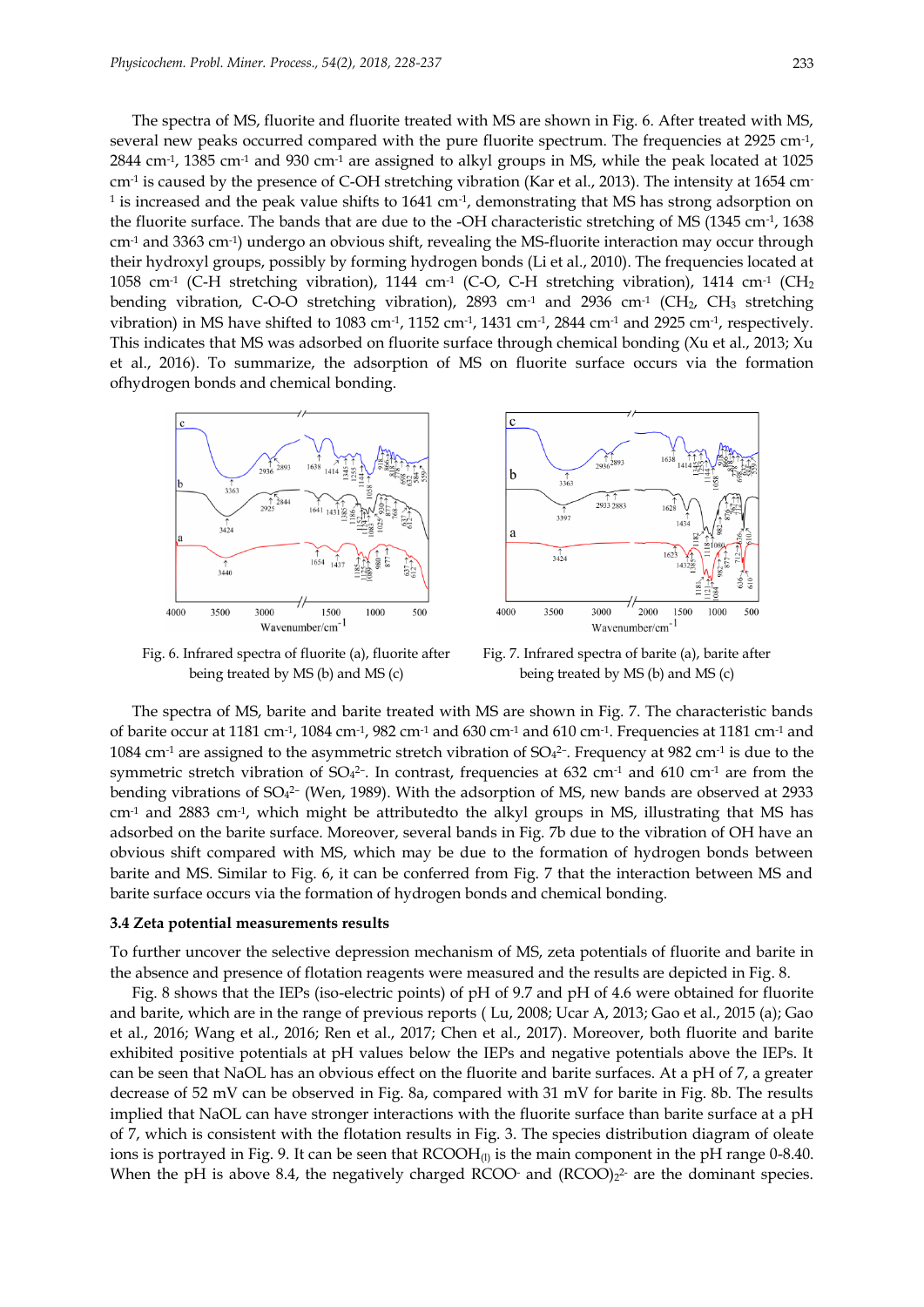Fig. 8 indicates that oleate species can adsorb on both fluorite and barite surfaces in a wide pH range, even if the mineral surface is negatively charged. According to the flotation results and zeta potential measurement results, it can be concluded that NaOL can be adsorbed on a mineral surface through chemical interactions, instead of electrostatic interactions, which is consistent with previous studies ( Rao K et al., 1991; Lu, 2008; Nunes A, et al., 2011; Gao et al., 2017).

The addition of MS has a positive impact on the zeta potentials of fluorite and barite, illuminating that MS can adsorb on fluorite and barite surface easily, but the extent is different. For fluorite, MS promotes the zeta potential so obvious that the average improvement is about 21 mV in the pH range of 3- 11. In the case of barite, the average improvement is about 6 mV. These results indicated that the interaction between MS and fluorite is stronger than that of barite. Previous studies showed that starch can decrease the zeta potential of fluorite and barite (Hanna H S, 1974; Yu, 2015), which is distinct from the results of this research, indicating that positively charged species (ferric species) in MS were adsorbed on mineral surface. Moreover, it can be reasoned that the interaction between ferric species in MS and fluorite is stronger than that of barite. In addition, fluorite surface with higher positive zeta potential is more attractive to oleate species than barite surface, which is beneficial for the selective separation. It can be possible to reason out that the ferric species in MS act as a selective regulator during the separation of fluorite and barite.



Fig. 8. Zeta potentials of fluorite (a) and barite (b) in the presence and absence of different flotation reagents  $(c_{\text{MS}}=$ 250 mg/dm3, *c*NaOL= 13.16×10−<sup>5</sup> mol/dm3)



Fig. 9. Species distribution diagrams for oleate ions ( $c$ <sub>NaOL</sub>= 13.16×10<sup>-5</sup> mol/dm<sup>3</sup>)

The "MS+NaOL" addition results in different zeta potential variations in the fluorite and barite flotation systems. The addition of NaOL causes a slight reduction in the zeta potential of the "barite+MS" surface, indicating that NaOL cannot favorably adsorb on the barite surface covered with MS. In the case of fluorite, the decrease for the zeta potential of the "fluorite+MS" surface is noticeable with the addition of NaOL, showing that NaOL can further adsorb on the "fluorite+MS" surface easily. At a pH of 7, the reduction of the "fluorite+MS" surface is 21.2 mV, which is higher than that of the "barite+MS" surface (1.03 mV). This distinction can explain the selective depression for barite with "MS+NaOL" addition (Fig. 4).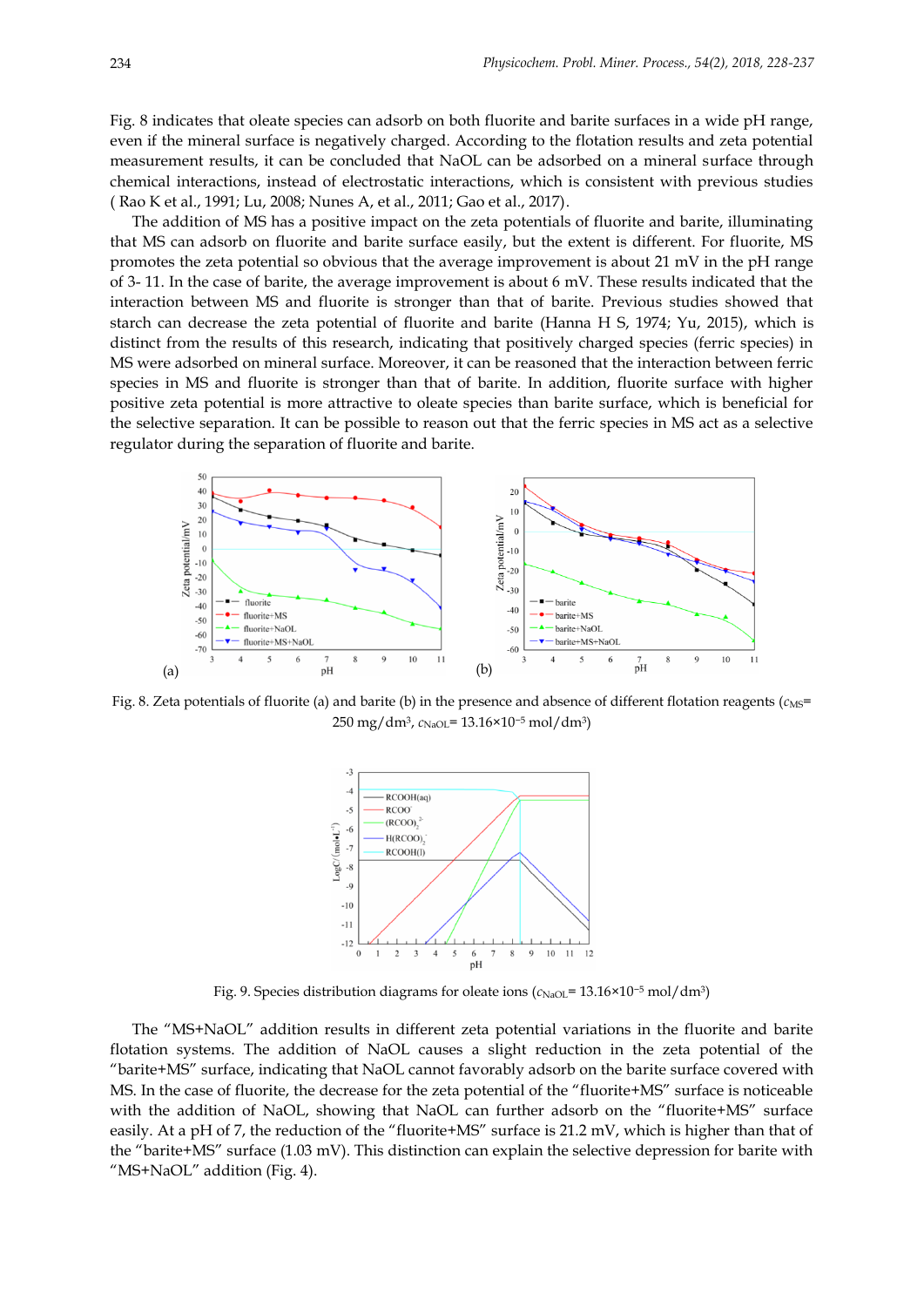To further investige the behaviors of MS, the addition order of MS and collector in the flotation tests has been changed, and the results are shown in Table 3. It can be noticed that the addition order of MS and NaOL has little effect on the flotation recovery of fluorite. While for barite, the results are quite different, adding sodium oleate first followed by MS can lead to a much higher flotation recovery. The results indicate that MS and NaOL may compete for adsorption on the barite surface. When MS was added first at pH 7, the inhibitor can adsorb on the negative barite surface (Fig. 8(b)), leading to exposing abundant hydroxyl on barite surface and hindering the oleate adsorption. The results also shows that prevent the adsorption of sodium oleate on barite surface is not the only reason for the selective depression of MS.

Table 3. Flotation results of different reagents order tests. (MS: 250 mg/dm3, NaOL: 13.16×10−<sup>5</sup> mol/dm<sup>3</sup> at pH 7)

| Reagent schedule         | Recovery, % |
|--------------------------|-------------|
| $Fluorite + NaOI.$       | 92.52       |
| $Fluorite + MS + NaOI$ . | 88.64       |
| $Fluorite + NaOI + MS$   | 89.35       |
| Barite + NaOL            | 91.16       |
| Barite + MS + NaOL       | 4.36        |
| Barite + $NaOI. + MS$    | 52.76       |
|                          |             |

#### **3.5 Contact angle**

To further explain the flotation responses of fluorite and barite with MS as a depressant, the wetting behaviors of sodium oleate and MS on the two mineral surfaces were investigated.

The contact angles were measured and the results are presented in Fig. 10. As shown schematically in Fig. 10, the contact angles of fluorite and barite were 43° and 38°, respectively, without flotation reagents. In the presence of 13.16×10−<sup>5</sup> mol/dm<sup>3</sup> of sodium oleate, both fluorite and barite showed strong hydrophobic interactions, with the contact angles of the minerals being 106° and 100°, respectively. The results are consistent with references (Gao et al., 2012; Zhang et al., 2015; Kowalczuk and Zawala, 2016; Miller et al., 2016; Kowalczuk et al., 2017). The addition of 250 mg/dm<sup>3</sup> of MS resulted in different surface wettability for fluorite and barite. For fluorite, the influence of MS is negligible, as the contact angle decreased from 106° to 102°. The result indicated that MS could slightly reduce the hydrophobicity of fluorite surface. On the other hand, the contact angle of barite decreased from 100° to 57° in the presence of MS, indicating the barite surface hydrophobicity is significantly reduced when MS is added in the flotation system. The contact angle measurement results are consistent with the flotation phenomenon.



Fig. 10. Contact angle of mineral samples at pH 7

#### **4. Conclusions**

The modified starch served as a selective depressant in the separation of fluorite from barite. Flotation tests on a single mineral showed that the modified starch can depress barite selectively. Flotation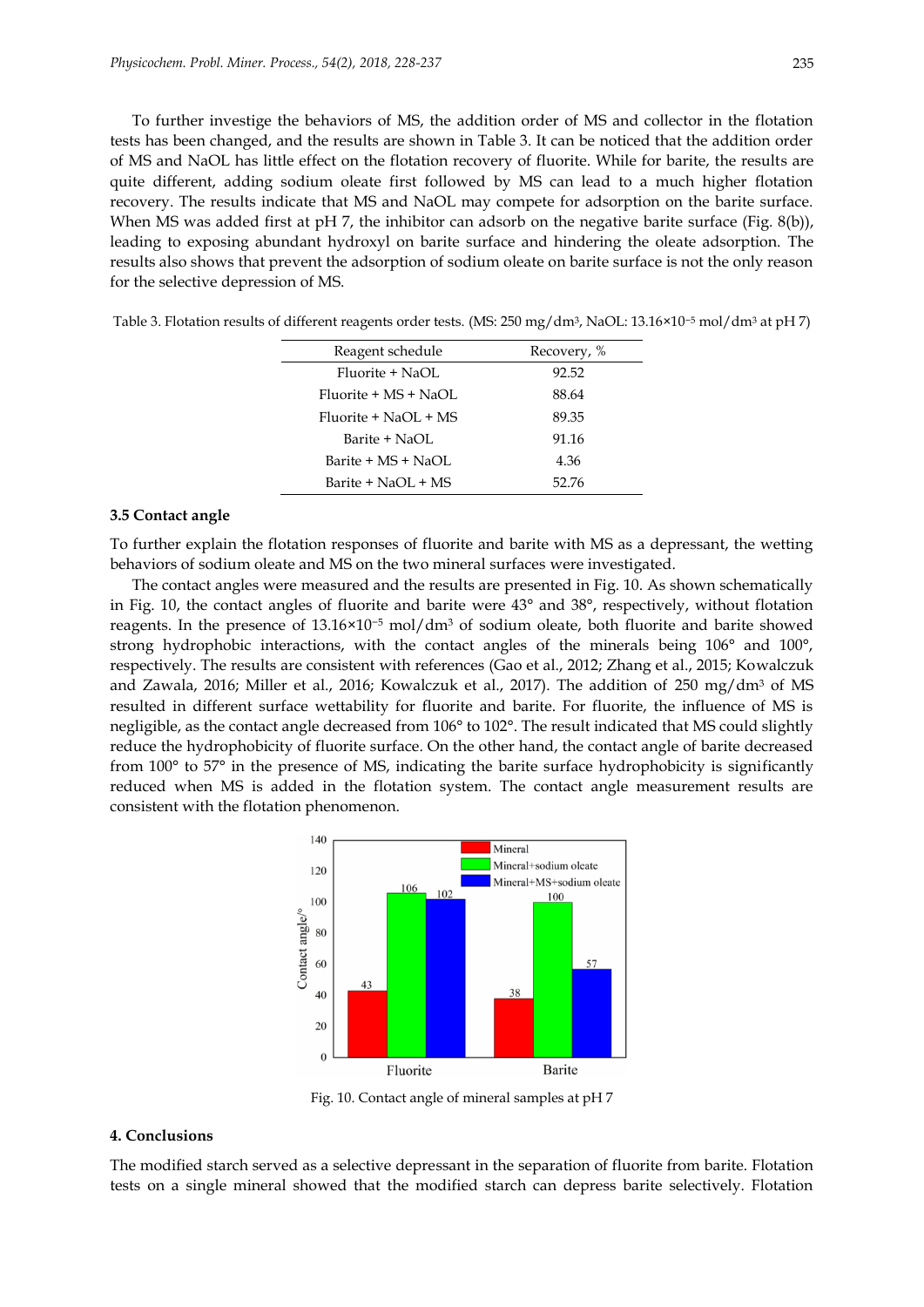results of artificially mixed minerals indicated that the reagent scheme of 250 mg/dm<sup>3</sup> of modified starch and 13.16×10−<sup>5</sup> mol/dm<sup>3</sup> of sodium oleate at a pH of 7 could obtain selective separation of fluorite from barite. The FTIR spectrum study implied that the modified starch might interact with minerals through forming hydrogen bonds and chemical bonding. Zeta potential analyses revealed that treating the fluorite and barite with modified starch does not preclude sodium oleate from absorbing onto the fluorite surface, although it prevents sodium oleate from adsorbing on the barite surface. The contact angle measurement results are coherent with the flotation results. Therefore, it can be stated that the modified starch is an appropriate depressant in the selective separation of fluorite from barite using sodium oleate as a collector.

#### **Acknowledgements**

The authors would like to acknowledge the financial support by the National Natural Science Foundation of China (51504173) and the Fundamental Research Funds for the Central Universities (WUT: 2016IVA048).

#### **References**

- BI K.J., FANG J.J., JIANG T.G., LI G.D., 2015. *Research Status on Flotation Reagents of Barite*. Conservation and Utilization of Mineral Resourses, 4, 57- 61.
- CAMBIER P., 1986. *Infrared study of goethites of varying crystallinity and particle size: i. interpretation of oh and lattice vibration frequencies.* Clay Minerals, 21(2), 191-200.
- CHEN T.X., ZHAO Y.L., SONG S.X., 2017. *Electrophoretic mobility study for heterocoagulation of montmorillonite with fluorite in aqueous solutions*. Powder Technology, 309, 61-67.
- GAO Z.Y., BAI D., SUN W., CAO X.F., HU Y.H., 2015 (a). *Selective flotation of scheelite from calcite and fluorite using a collector mixture*. Minerals Engineering, 72, 23-26.
- GAO Z.Y., GAO Y.S., ZHU Y.Y., HU Y.H., SUN W., 2016. *Selective Flotation of Calcite from Fluorite: A Novel Reagent Schedule*. Minerals, 6(4), 114.
- GAO Z.Y., LI C.W., SUN W., HU Y.H., 2017. *Anisotropic surface properties of calcite: A consideration of surface broken bonds.* Colloids and Surfaces A: Physicochemical and Engineering Aspects, 520, 53-61.
- GAO Z.Y., SUN W., HU Y.H., 2014. *Mineral cleavage nature and surface energy: anisotropic surface broken bonds consideration*. Transactions of Nonferrous Metals Society of China, 24(9), 2930-2937.
- GAO Z.Y., SUN W., HU Y.H., 2015 (b). *New insights into the dodecylamine adsorption on scheelite and calcite: an adsorption model*. Minerals Engineering, 79, 54-61.
- GAO Z.Y., SUN W., HU Y.H., LIU X.W., 2012. *Anisotropic surface broken bond properties and wettability of calcite and fluorite crystals*. Transactions of Nonferrous Metals Society of China, 22(5), 1203-1208.
- GOTIć M., MUSIć S., 2007. *Mössbauer, FT-IR and FE SEM investigation of iron oxides precipitated from FeSO<sup>4</sup> solutions.* Journal of Molecular Structure, 834, 445-453.
- HANNA H.S., 1974. *Adsorption of some starches on spar minerals*. In Recent Advances in Science and Technology of Materials: Springer US, 365- 374.
- HU Y.H., CHI R., XU Z.H., 2003. *Solution Chemistry Study of Salt- type Mineral Flotation Systems: Role of Inorganic Dispersants*. Industrial & Engineering Chemistry Research*,* 42, 1641-1647.
- KAR B., SAHOO H., RATH S.S., DAS B., 2013*. Investigations on different starches as depressants for iron ore flotation*. Minerals Engineering, 49, 1-6.
- KOMULAINEN S., PURSIAINEN, J., PERÄMÄKI P., LAJUNEN M., 2013. *Complexation of Fe (III) with water-soluble oxidized starch.* Starch-Stärke, 65(3‐4), 338-345.
- KOU J., XU S.H., SUN T., SUN C.B., GUO Y., WANG C., 2016. *A study of sodium oleate adsorption on Ca2+ activated quartz surface using quartz crystal microbalance with dissipation*. International Journal of Mineral Processing, 154, 24-34.
- KOWALCZUK P.B., AKKAYA C., ERGUN M., JANICKI M.J., SAHBAZ O., DRZYMALA J., 2017. *Water contact angle on corresponding surfaces of freshly fractured fluorite, calcite and mica*. Physicochem. Probl. Miner. Process, 53(1), 192-201.